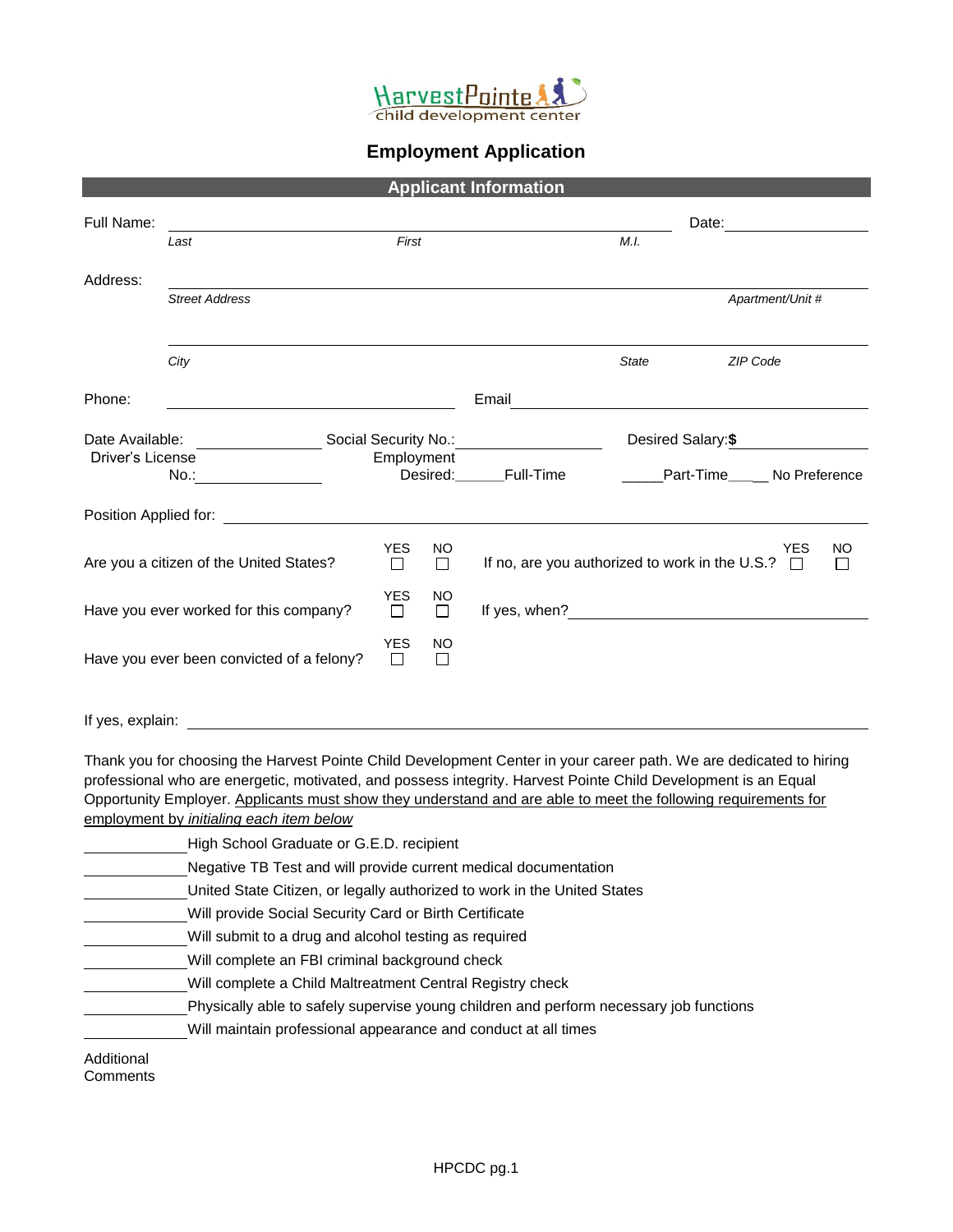| <b>Education</b>                                                                             |                                                                                                                                                                                                                                                                                                                                                                      |                             |                      |               |                                                   |  |
|----------------------------------------------------------------------------------------------|----------------------------------------------------------------------------------------------------------------------------------------------------------------------------------------------------------------------------------------------------------------------------------------------------------------------------------------------------------------------|-----------------------------|----------------------|---------------|---------------------------------------------------|--|
| High School:                                                                                 |                                                                                                                                                                                                                                                                                                                                                                      | Address: _________          |                      |               |                                                   |  |
| From:                                                                                        | $\overline{10}$ :<br><u> 1999 - Jan Jawa</u>                                                                                                                                                                                                                                                                                                                         | Did you graduate?           | <b>YES</b><br>$\Box$ | NO.<br>$\Box$ | Diploma: <u>www.community.com</u>                 |  |
|                                                                                              |                                                                                                                                                                                                                                                                                                                                                                      |                             |                      |               |                                                   |  |
| From:                                                                                        | $\overline{a}$<br><u>and the community of the community of the community of the community of the community of the community of the community of the community of the community of the community of the community of the community of the community</u>                                                                                                               | Did you graduate? $\square$ | <b>YES</b>           | NO.<br>$\Box$ | Degree: <u>www.community.com</u>                  |  |
| Other:                                                                                       |                                                                                                                                                                                                                                                                                                                                                                      |                             |                      |               |                                                   |  |
| From:                                                                                        | $\mathcal{L}=\frac{1}{2} \sum_{i=1}^{n} \frac{1}{2} \sum_{i=1}^{n} \frac{1}{2} \sum_{i=1}^{n} \frac{1}{2} \sum_{i=1}^{n} \frac{1}{2} \sum_{i=1}^{n} \frac{1}{2} \sum_{i=1}^{n} \frac{1}{2} \sum_{i=1}^{n} \frac{1}{2} \sum_{i=1}^{n} \frac{1}{2} \sum_{i=1}^{n} \frac{1}{2} \sum_{i=1}^{n} \frac{1}{2} \sum_{i=1}^{n} \frac{1}{2} \sum_{i=1}^{n} \frac{1}{2} \sum_{$ | Did you graduate? $\Box$    | <b>YES</b>           | NO<br>$\Box$  | Degree: ________________________                  |  |
|                                                                                              |                                                                                                                                                                                                                                                                                                                                                                      | <b>References</b>           |                      |               |                                                   |  |
|                                                                                              | Please list three professional references.                                                                                                                                                                                                                                                                                                                           |                             |                      |               |                                                   |  |
|                                                                                              |                                                                                                                                                                                                                                                                                                                                                                      |                             |                      |               |                                                   |  |
| Company:                                                                                     | <u> 1990 - Johann John Stone, markin sanadi amerikan bahasa dan berasal dan berasal dalam bahasa dalam bahasa da</u>                                                                                                                                                                                                                                                 |                             |                      |               |                                                   |  |
| Address:                                                                                     |                                                                                                                                                                                                                                                                                                                                                                      |                             |                      |               |                                                   |  |
| Full Name:                                                                                   |                                                                                                                                                                                                                                                                                                                                                                      |                             |                      |               |                                                   |  |
| Company:                                                                                     | <u>a sa barang ang pagbabang nagarang pang</u> alang na manang pangangang nagarang pangangang na                                                                                                                                                                                                                                                                     |                             |                      |               |                                                   |  |
| Address:                                                                                     |                                                                                                                                                                                                                                                                                                                                                                      |                             |                      |               |                                                   |  |
| Full Name:                                                                                   | <u> 1989 - Johann Barn, fransk politik (d. 1989)</u>                                                                                                                                                                                                                                                                                                                 |                             |                      |               | Relationship: 2000                                |  |
| Company:                                                                                     | <u> 1989 - Johann Stoff, deutscher Stoffen und der Stoffen und der Stoffen und der Stoffen und der Stoffen und der</u>                                                                                                                                                                                                                                               |                             |                      |               |                                                   |  |
| Address:                                                                                     |                                                                                                                                                                                                                                                                                                                                                                      |                             |                      |               |                                                   |  |
|                                                                                              |                                                                                                                                                                                                                                                                                                                                                                      | <b>Previous Employment</b>  |                      |               |                                                   |  |
| Company:                                                                                     |                                                                                                                                                                                                                                                                                                                                                                      |                             |                      |               | Phone:                                            |  |
| Address:                                                                                     |                                                                                                                                                                                                                                                                                                                                                                      |                             |                      |               | Supervisor: ____________________                  |  |
| Job Title:                                                                                   |                                                                                                                                                                                                                                                                                                                                                                      | Starting Salary:\$          |                      |               | Ending Salary:\$                                  |  |
|                                                                                              |                                                                                                                                                                                                                                                                                                                                                                      |                             |                      |               |                                                   |  |
| From:                                                                                        |                                                                                                                                                                                                                                                                                                                                                                      |                             |                      |               | Reason for Leaving:<br><u>Neason</u> for Leaving: |  |
| <b>YES</b><br>NO<br>May we contact your previous supervisor for a reference?<br>П<br>$\perp$ |                                                                                                                                                                                                                                                                                                                                                                      |                             |                      |               |                                                   |  |
|                                                                                              |                                                                                                                                                                                                                                                                                                                                                                      |                             |                      |               |                                                   |  |
| Company:                                                                                     | <u> 2008 - An Dùbhlachd ann an Dùbhlachd ann an Dùbhlachd ann an Dùbhlachd ann an Dùbhlachd ann an Dùbhlachd ann a</u>                                                                                                                                                                                                                                               |                             |                      |               |                                                   |  |
| Address:                                                                                     | <u> 1989 - Johann Stoff, amerikansk politiker (d. 1989)</u>                                                                                                                                                                                                                                                                                                          |                             |                      |               | Supervisor: _____________________                 |  |
| Job Title:                                                                                   | Starting Salary:\$<br><u> 1989 - Johann Barbara, martin a</u>                                                                                                                                                                                                                                                                                                        |                             |                      |               | Ending Salary: \$                                 |  |
|                                                                                              |                                                                                                                                                                                                                                                                                                                                                                      |                             |                      |               |                                                   |  |